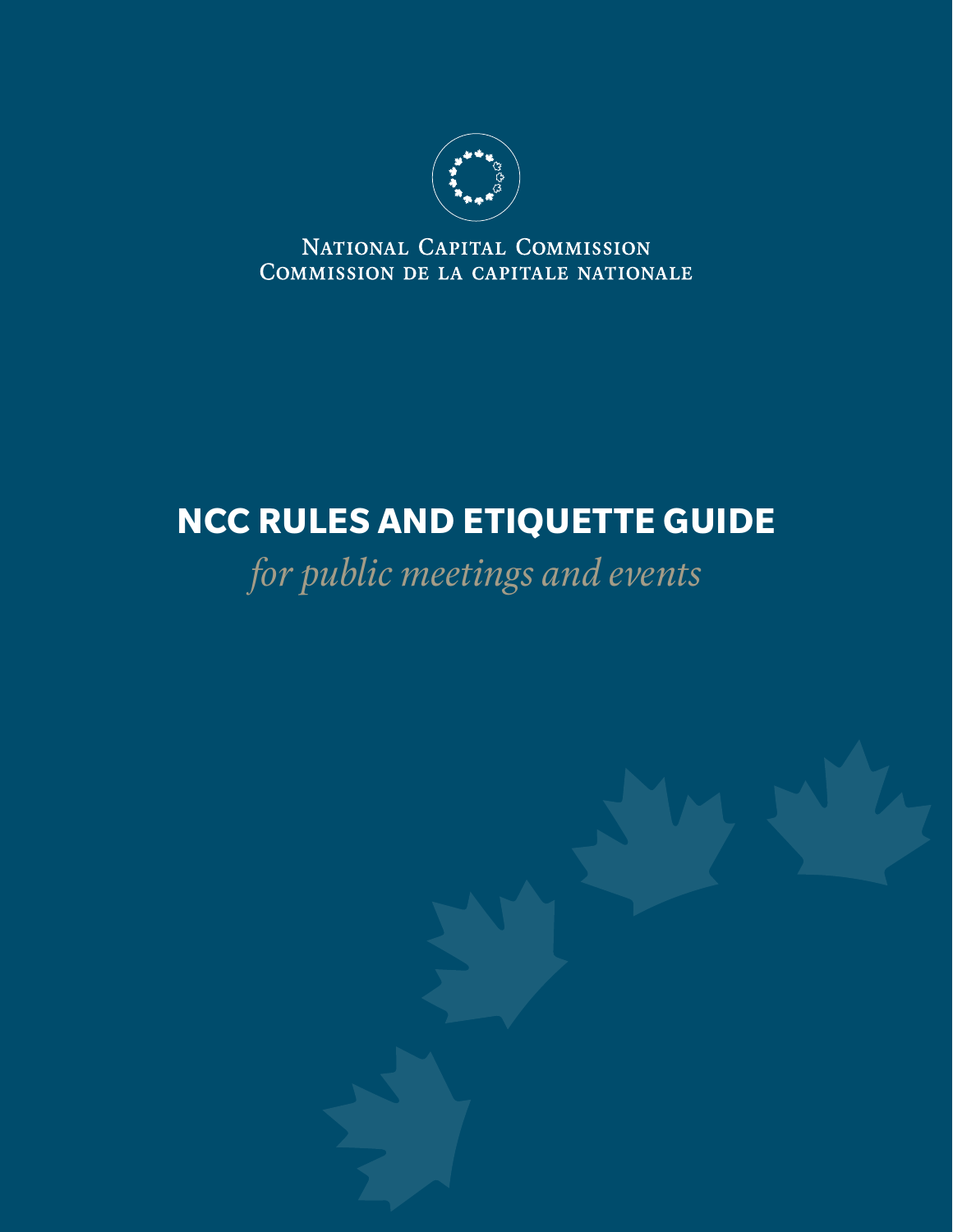

NATIONAL CAPITAL COMMISSION<br>COMMISSION DE LA CAPITALE NATIONALE

# **Table of contents**

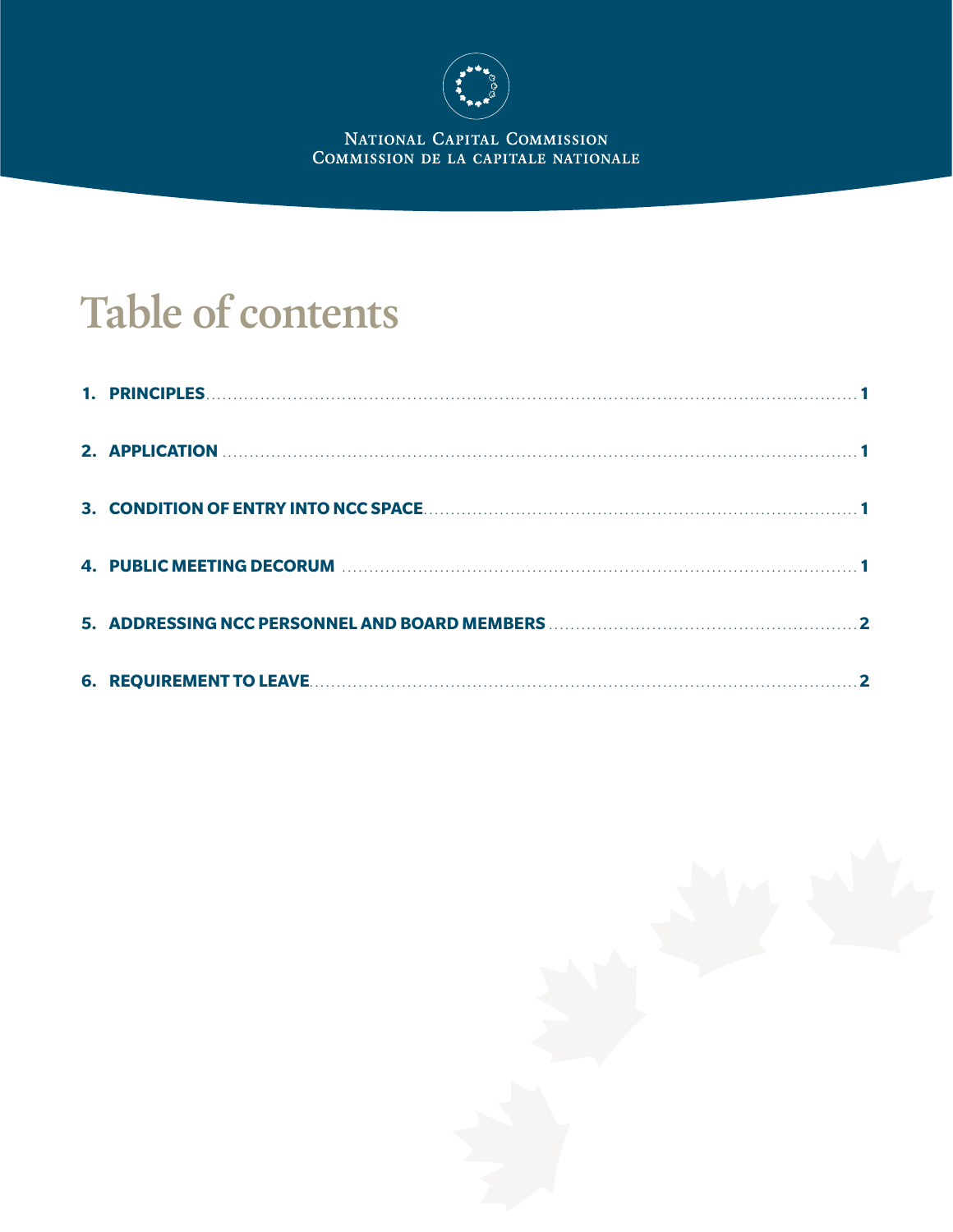

#### NATIONAL CAPITAL COMMISSION COMMISSION DE LA CAPITALE NATIONALE

### <span id="page-2-0"></span>**1. PRINCIPLES**

These ground rules are intended to promote open public meetings that welcome debate of the issues being considered by the NCC, in an atmosphere of fairness, courtesy and respect for differing points of view.

The guiding principles are as follows:

- The safety and security of participants and NCC staff must be ensured.
- The NCC has the right to meet and conduct business without any external interference.
- Members of the public are invited to observe or participate in public NCC activities, provided that they adhere to the rules and etiquette described in this guide.

### **2. APPLICATION**

This guide applies to the public portion of the NCC's board of directors meetings, the NCC's annual public meeting, NCC public consultations and the NCC's Urbanism Lab activities, as well as any other meeting with the NCC that includes public participation.

Nothing in these rules limits the authority of the chair of the NCC's board of directors, or NCC Public Affairs or Corporate Security staff to control admission and maintain order, or the ability of NCC Corporate Security to provide safety and security services.

### **3. CONDITION OF ENTRY INTO NCC SPACE**

The following items are prohibited on NCC premises, or at the event site, except when approved by the NCC board chair, NCC Public Affairs and Corporate Security staff:

- any equipment that might hinder the proceedings and events, or be perceived as a dangerous object;
- any other item that NCC Public Affairs and Corporate Security reasonably believe is intended to be used to disturb or interrupt, or that presents a risk to the safety or security of any person.

#### **4. PUBLIC MEETING DECORUM**

Persons attending the public portion of the public meetings will refrain from behaviour that could disrupt the meeting. This includes the following:

- making loud noises, clapping, shouting, booing, hissing, interrupting board members, staff or other members of the public, or engaging in any other activity that hinders, disrupts or impedes the orderly conduct of the meeting;
- creating, provoking or participating in any type of disturbance involving unwelcome physical contact or verbal abuse.

The following types of behaviour are prohibited, except if approved by the chair of the NCC's board of directors, NCC Public Affairs and Corporate Security staff.

- Any action that may disturb or disrupt the meeting or activity, including the following:
	- display or distribution of signs and advertising material;
	- obstruction of access to, and within, NCC space.